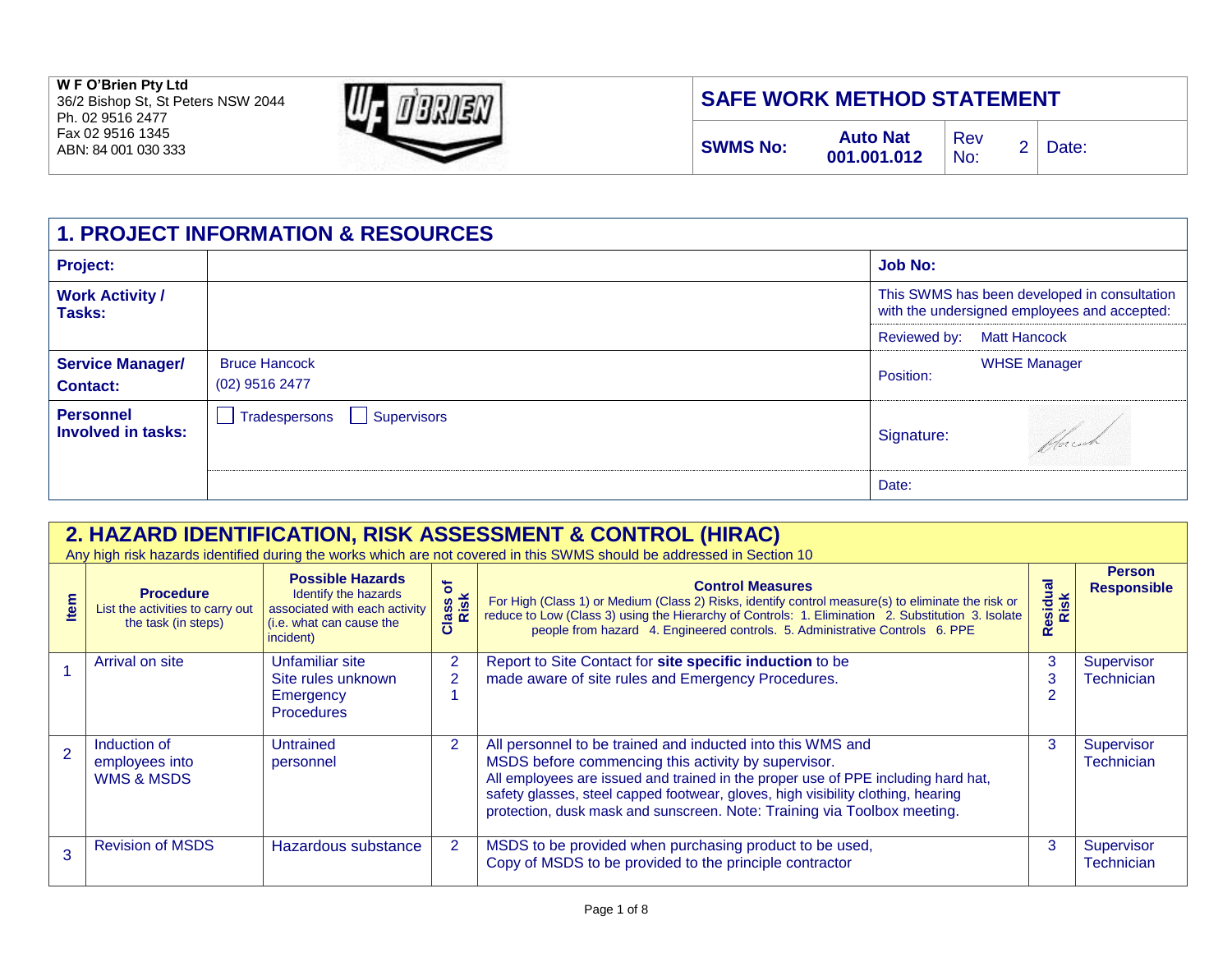

# **SAFE WORK METHOD STATEMENT**

**SWMS No: Auto Nat** 

**001.001.012** 

Rev

 $\begin{array}{cc} \text{New} \\ \text{No:} \end{array}$  2 | Date:

|                  | 2. HAZARD IDENTIFICATION, RISK ASSESSMENT & CONTROL (HIRAC)                 |                                                                                                                           |                               |                                                                                                                                                                                                                                                                                                                  |                     |                                     |  |  |  |
|------------------|-----------------------------------------------------------------------------|---------------------------------------------------------------------------------------------------------------------------|-------------------------------|------------------------------------------------------------------------------------------------------------------------------------------------------------------------------------------------------------------------------------------------------------------------------------------------------------------|---------------------|-------------------------------------|--|--|--|
|                  |                                                                             |                                                                                                                           |                               | Any high risk hazards identified during the works which are not covered in this SWMS should be addressed in Section 10                                                                                                                                                                                           |                     |                                     |  |  |  |
| Item             | <b>Procedure</b><br>List the activities to carry out<br>the task (in steps) | <b>Possible Hazards</b><br>Identify the hazards<br>associated with each activity<br>(i.e. what can cause the<br>incident) | Class of<br>Risk              | <b>Control Measures</b><br>For High (Class 1) or Medium (Class 2) Risks, identify control measure(s) to eliminate the risk or reduce to Low (Class 3) using the Hierarchy of Controls: 1. Elimination 2. Substitution 3. Isolate<br>people from hazard 4. Engineered controls. 5. Administrative Controls 6. PPE | Residual<br>Risk    | <b>Person</b><br><b>Responsible</b> |  |  |  |
| $\boldsymbol{4}$ | <b>Unload Tools and</b><br>Equipment on site                                | <b>Site Conditions</b><br><b>Manual Handling</b>                                                                          | 1<br>1                        | Bring work vehicles as close as possible to work area<br>Eliminate carrying equipment over long distances<br>Park vehicle where it will not block off access points for other plant or trades<br>Remove tools and equipment from vehicle and return vehicle to car park area                                     | $\overline{2}$<br>3 | Supervisor<br><b>Technician</b>     |  |  |  |
| $\overline{4}$   | <b>Unload Tools and</b><br>Equipment on site<br>(cont.)                     |                                                                                                                           |                               | Check with Site Contact that the timing of the work is suitable.<br>Use Platform Ladders only.<br>Safe lifting practices - keep back straight, bend knees. Team lifting for heavy<br>and awkward objects.<br>Ensure all electrical tools and equipment have current safety tags and are<br>safe to use           |                     | Supervisor<br><b>Technician</b>     |  |  |  |
| 5                | <b>Work on Fire Doors</b>                                                   | <b>Asbestos</b>                                                                                                           | 1<br>$\overline{2}$           | Before work commences, check site<br>Asbestos audit<br>Report/register to identify areas where asbestos may be present<br>Performance to be recorded and documented as per Australian Standard<br>AS1851-2005                                                                                                    | 3<br>3              | Supervisor<br><b>Technician</b>     |  |  |  |
| 6                | <b>Aluminium and Glass</b><br><b>Doors</b>                                  | <b>Back injury</b><br>Eye damage<br><b>Cuts and Abrasions</b>                                                             | 1<br>1<br>$\overline{2}$<br>1 | Setup barricades or barriers<br>Use glass sucker on glass doors or de-glazed windows<br>Place glass on soft, non-slip material<br>Identify approximate weight of the door and utilise two or more people to aid<br>in lifting                                                                                    | 3<br>3<br>3<br>3    | Supervisor<br><b>Technician</b>     |  |  |  |
| $\overline{7}$   | Fit Electric locking or<br>closing device                                   | Eye damage<br>Electrocution<br><b>Falling objects</b><br>overhead                                                         | 1<br>1<br>1                   | Identify areas of risk to public safety and setup barricades or barriers<br>Use appropriate personnel protective equipment at all times<br>Secure ladder correctly on flat, clean even ground                                                                                                                    | 3<br>3<br>3         | Supervisor<br>Technician            |  |  |  |
| 8                | Inspect the work area                                                       | Incorrect area                                                                                                            | 1                             | If any work is over 2 metres in height. A separate risk assessment must                                                                                                                                                                                                                                          | 3                   | Supervisor                          |  |  |  |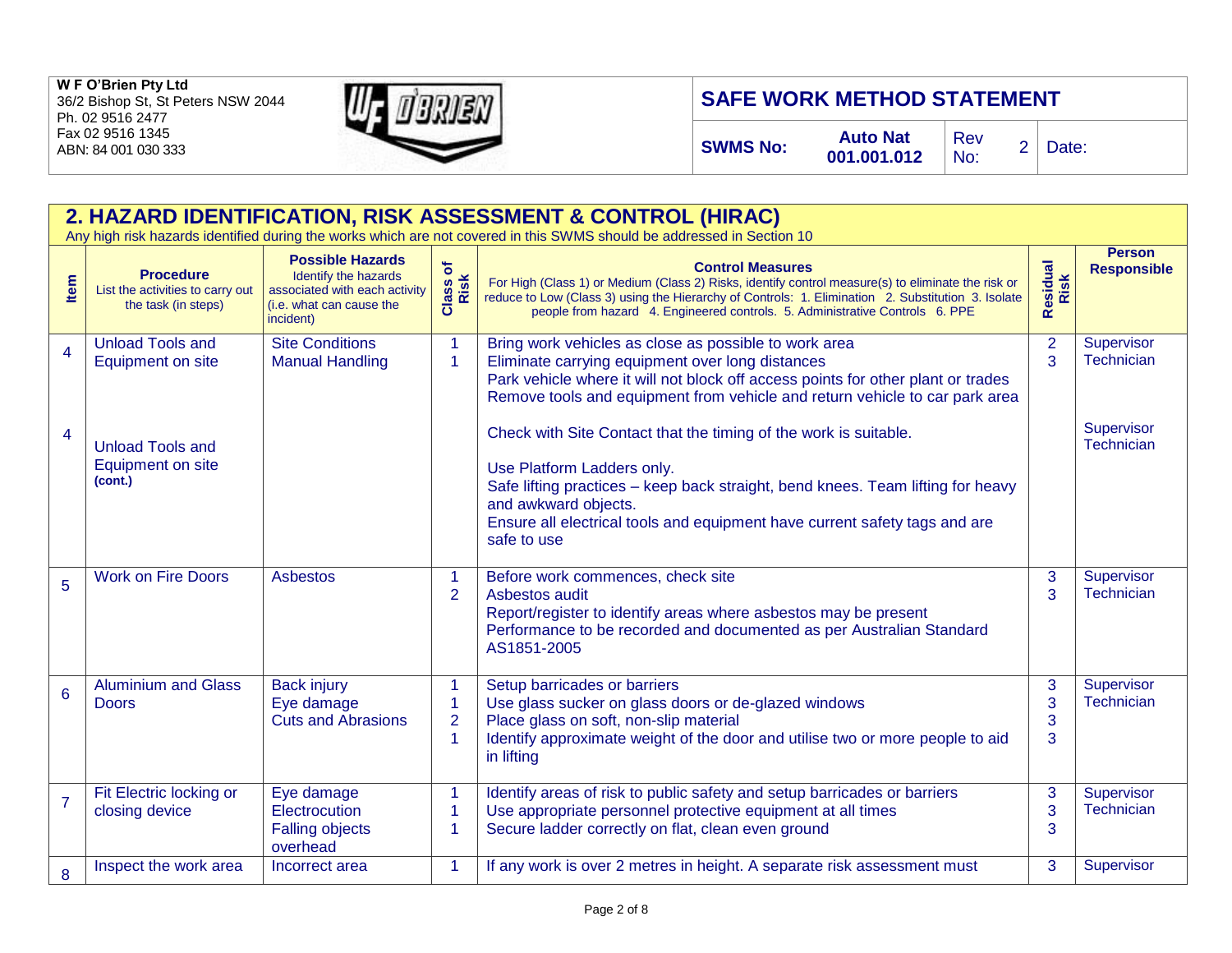

# **SAFE WORK METHOD STATEMENT**

**SWMS No: Auto Nat** 

**001.001.012** 

Rev

 $\begin{array}{cc} \text{New} \\ \text{No:} \end{array}$  2 Date:

|      | 2. HAZARD IDENTIFICATION, RISK ASSESSMENT & CONTROL (HIRAC)<br>Any high risk hazards identified during the works which are not covered in this SWMS should be addressed in Section 10 |                                                                                                                                                 |                            |                                                                                                                                                                                                                                                                                                                                                                                                                     |                  |                                     |  |
|------|---------------------------------------------------------------------------------------------------------------------------------------------------------------------------------------|-------------------------------------------------------------------------------------------------------------------------------------------------|----------------------------|---------------------------------------------------------------------------------------------------------------------------------------------------------------------------------------------------------------------------------------------------------------------------------------------------------------------------------------------------------------------------------------------------------------------|------------------|-------------------------------------|--|
| Item | <b>Procedure</b><br>List the activities to carry out<br>the task (in steps)                                                                                                           | <b>Possible Hazards</b><br>Identify the hazards<br>associated with each activity<br>(i.e. what can cause the<br>incident)                       | Class of<br>Risk           | <b>Control Measures</b><br>For High (Class 1) or Medium (Class 2) Risks, identify control measure(s) to eliminate the risk or<br>reduce to Low (Class 3) using the Hierarchy of Controls: 1. Elimination 2. Substitution 3. Isolate<br>people from hazard 4. Engineered controls. 5. Administrative Controls 6. PPE                                                                                                 | Residual<br>Risk | <b>Person</b><br><b>Responsible</b> |  |
|      |                                                                                                                                                                                       | Working at heights<br>Slip/Trip/Fall<br><b>Other trades</b>                                                                                     | $\overline{1}$<br>-1<br>-1 | raised and new control measures identified.<br>Pre start inspection of ladders to ensure they are in good condition and used<br>in accordance with safe work practice. Only trained and competent operators<br>who are fit to perform the work will use platform ladders. Visually inspect floor<br>area - stable, level and clean.<br>Erect barricades and signs to keep other trades/pedestrians out of work area | 3<br>3<br>3      | Technician                          |  |
| 9    | Installation of<br>components                                                                                                                                                         | <b>Falling objects</b>                                                                                                                          | $\overline{1}$             | Objects falling from a height can cause serious injury.<br>Barricade and signpost work area to alert that overhead work is taking place<br>and that access to the area is restricted.                                                                                                                                                                                                                               | 3                | Supervisor<br><b>Technician</b>     |  |
| 10   | Safety and<br>performance testing                                                                                                                                                     | Moving parts of<br>operator - crush or<br>laceration injury.<br>Failure or malfunction<br>of door - falling door<br>or exploding glass<br>panel | -1<br>$\mathbf 1$          | Barricade and signpost work area to alert that testing is taking place and that<br>access to the area is restricted.<br>Before testing commences, contractors must stand well clear, removing all<br>self from all works area and moving parts.<br>Performance to be recorded and documented as per Australian Standard<br>AS5007-2007                                                                              | 3<br>3           | Supervisor<br><b>Technician</b>     |  |
| 11   | Clean up                                                                                                                                                                              | Environment                                                                                                                                     | $\overline{1}$             | Remove all rubbish from job area and place in bins provided. Do not allow<br>rubbish to blow into the environment. Only general purpose, commercially<br>available household cleaning agents will be used for clean up. Inspect work<br>area for any swarf, dust or debris                                                                                                                                          | 3                | Supervisor<br><b>Technician</b>     |  |
| 12   | Sign off Job/ debrief                                                                                                                                                                 | Client is unaware of<br>completion.<br>Client unaware of<br>contractor has left                                                                 | $\mathbf 1$<br>1           | Contractor must conduct a check inspect of work area and report to Site<br>Contact when work is completed, that that door is operational and available<br>for access or egress or provide progress report if job can not be completed<br>on that day/night.                                                                                                                                                         | 3<br>3           | Supervisor<br><b>Technician</b>     |  |
|      |                                                                                                                                                                                       | site.<br><b>Emergency Services</b><br>may search a site if                                                                                      | -1                         | • Advise Supervisor if any doors require extra work so doors meet<br>standards.<br>• Discuss with maintenance for approval with on spot replacement or                                                                                                                                                                                                                                                              | 3                |                                     |  |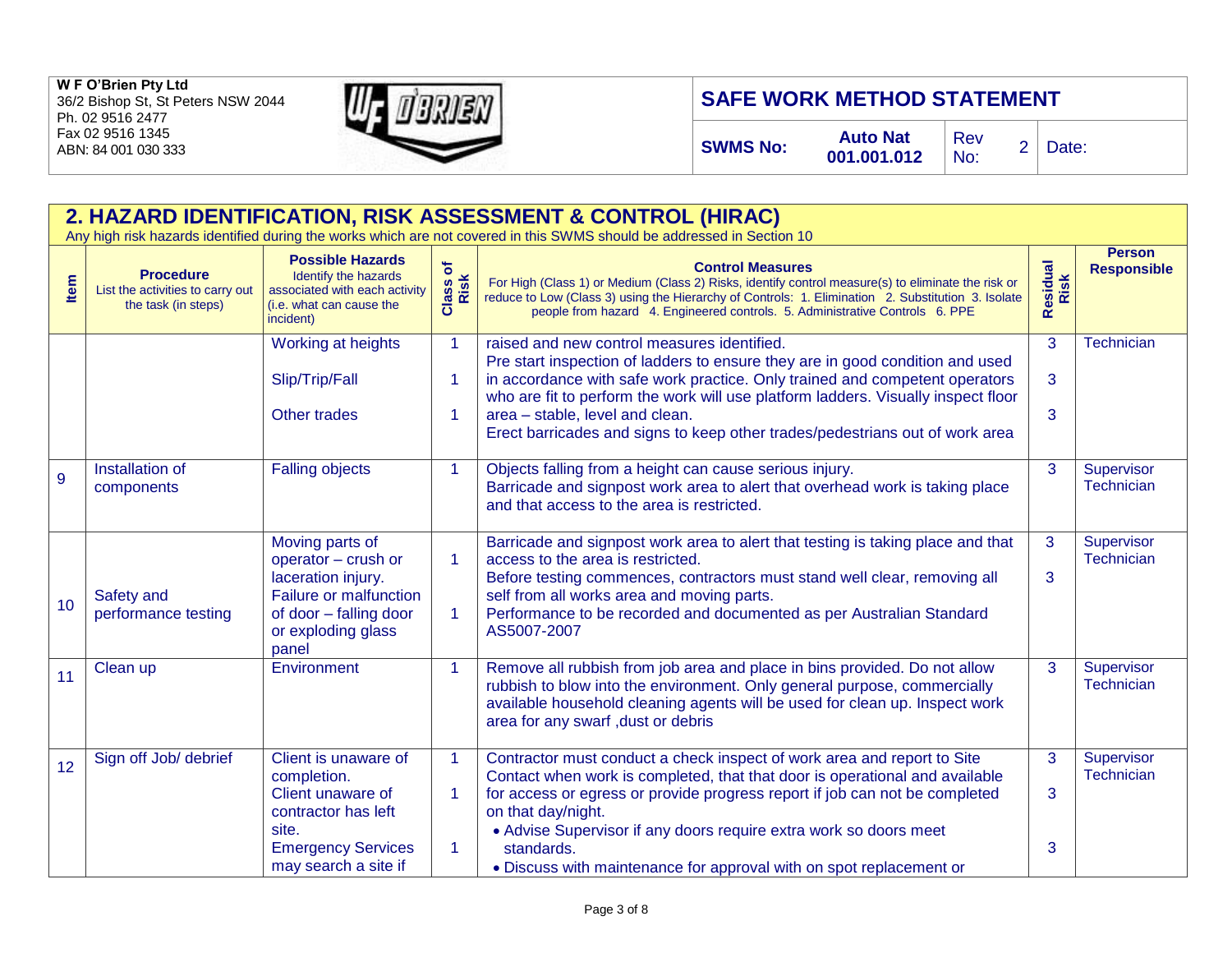

# **SAFE WORK METHOD STATEMENT**

**SWMS No: Auto Nat** 

**001.001.012** 

Rev

 $\begin{array}{cc} \text{New} \\ \text{No:} \end{array}$  2 Date:

|     | 2. HAZARD IDENTIFICATION, RISK ASSESSMENT & CONTROL (HIRAC)<br>Any high risk hazards identified during the works which are not covered in this SWMS should be addressed in Section 10 |                                                                                                                                  |                      |                                                                                                                                                                                                                                                                                                                                                                      |                  |                                     |  |
|-----|---------------------------------------------------------------------------------------------------------------------------------------------------------------------------------------|----------------------------------------------------------------------------------------------------------------------------------|----------------------|----------------------------------------------------------------------------------------------------------------------------------------------------------------------------------------------------------------------------------------------------------------------------------------------------------------------------------------------------------------------|------------------|-------------------------------------|--|
| tem | <b>Procedure</b><br>List the activities to carry out<br>the task (in steps)                                                                                                           | <b>Possible Hazards</b><br>Identify the hazards<br>associated with each activity<br>$\int$ (i.e. what can cause the<br>incident) | ð<br>Class c<br>Risk | <b>Control Measures</b><br>For High (Class 1) or Medium (Class 2) Risks, identify control measure(s) to eliminate the risk or<br>reduce to Low (Class 3) using the Hierarchy of Controls: 1. Elimination 2. Substitution 3. Isolate<br>people from hazard 4. Engineered controls. 5. Administrative Controls 6. PPE                                                  | Residual<br>Risk | <b>Person</b><br><b>Responsible</b> |  |
|     |                                                                                                                                                                                       | they are unaware that<br>contractors have left<br>site.                                                                          |                      | repairs.<br>Site supervisor must be made aware that contractors are leaving the site.                                                                                                                                                                                                                                                                                |                  |                                     |  |
| 13  | <b>Emergency Response</b><br>and<br>Environment                                                                                                                                       | <b>Injured Workers</b>                                                                                                           |                      | Follow Emergency Response procedures as discussed during induction<br>Assess area before entering. Do not put yourself or others in danger<br>Stop work if area working in is hazardous and notify immediately<br>Notify Spotless/School Representative of any safety issues. Phone 000 if<br>required All rubbish to be disposed of into rubbish bins on site daily | 3                | All personnel                       |  |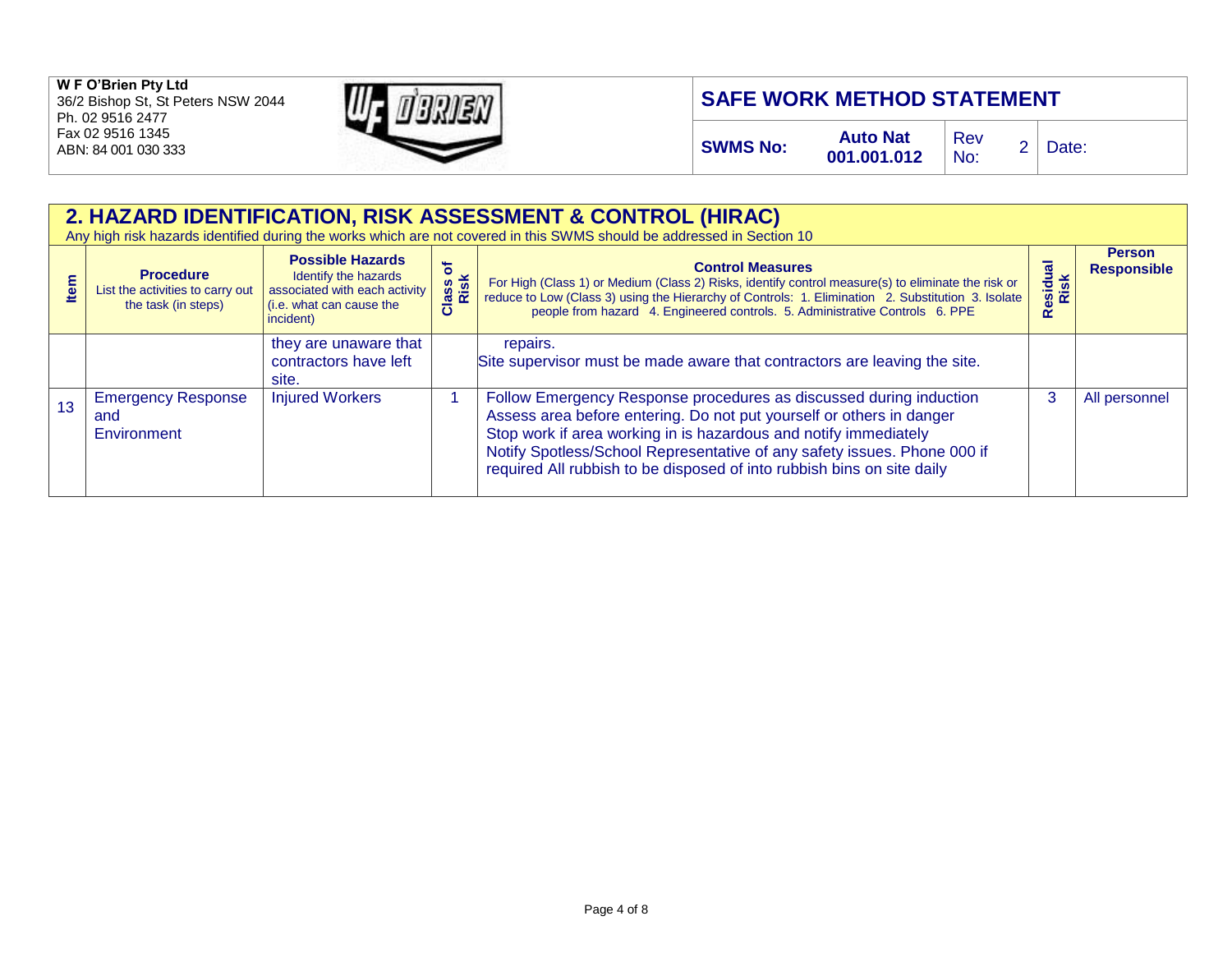#### **W F O'Brien Pty Ltd**  36/2 Bishop St, St Peters NSW 2044

Ph. 02 9516 2477 Fax 02 9516 1345 ABN: 84 001 030 333



# **SAFE WORK METHOD STATEMENT**

## **3. HAZARD IDENTIFICATION & RISK ASSESSMENT CALCULATOR**

|               | <b>RISK SCORE</b>        |             | ಕ     | <b>Desc</b> |              |               |                |                   |
|---------------|--------------------------|-------------|-------|-------------|--------------|---------------|----------------|-------------------|
| ਹ             | <b>CALCULATOR</b>        | Significant | Major | Moderate    | <b>Minor</b> | Insignificant | mpa            | Poten             |
| O<br>O        | <b>Very Likely</b>       |             |       |             |              |               | ∼              | releas<br>signifi |
| ∽<br><u>g</u> | Likely                   |             |       |             |              |               | uence          | Poten             |
| $\sim$        | <b>Possible</b>          |             |       |             |              | 3             | $\overline{q}$ | On sit<br>assist  |
|               | <b>Remotely Possible</b> | $\mathbf 2$ |       | 2           | 3            | 3             | ğ              | Poten             |
|               | <b>Very Unlikely</b>     | ◠           | 2     |             | 3            | 3             | $\bullet$<br>Ō | releas<br>enviro  |

#### **Description of Consequence / Impact Risk Class** tial Death, Permanent Disability, or Major Structural Damage. Off-site re not contained, major remediation required with outside assistance, cant detrimental environmental impact. **1** Likely **1 1 2 2 2** Potential temporary disability/ serious injury or Minor Structural Damage. te release contained, minor remediation required with outside tance; short-term detrimental environmental impacts. **2** tial incident that may cause persons to require first aid. On-site re immediately contained; minor level clean up with no short-term onmental impacts. **3**

### **4. LEGISLATION, CODES OF PRACTICE & STANDARDS** (Relevant to the Activities)

| <b>Legislation</b>                   | <b>Codes of Practice</b>                                | <b>Standards &amp; Guides</b>                       |
|--------------------------------------|---------------------------------------------------------|-----------------------------------------------------|
| NSW WH&S Act 1995                    | NOHSC 2005: Manual Handling 1990                        | <b>National Standard for Manual Tasks 2007</b>      |
|                                      | NOHSC 2007: Prevention of Musculoskeletal Disorders     | • NOHSC 1016: National Standard for Construction    |
| <b>NSW WH&amp;S Regulations 2008</b> | <b>Caused From Performing Manual Tasks</b>              | Work                                                |
|                                      | NOHSC 2009: Noise Management & Protection of Hearing at | NOHSC 1010: National Standard for Plant             |
| NSW WH&S Act 2011                    | Work                                                    | • AS/NZS 1892: Portable Ladders                     |
|                                      | NOHSC 2014: NCOP for Storage & Handling of Dangerous    | • AS/ANZ 1269: Occupational Noise Management        |
|                                      | <b>Goods 2001</b>                                       | • AS/ANZ 5007 - 2007: Powered doors for pedestrian  |
|                                      |                                                         | access and egress.                                  |
|                                      |                                                         | • AS 1851 – 2005: Maintenance of fire protection    |
|                                      |                                                         | systems and equipment                               |
|                                      |                                                         | BCA Class 2 – 9: Part C 1: Fire resistance and      |
|                                      |                                                         | stability                                           |
|                                      |                                                         | BCA Class $2 - 9$ : Part E 4.5 Exit signs, Part 4.7 |
|                                      |                                                         | (Class 2 and 3 buildings and class 4 parts:         |
|                                      |                                                         | exemptions)                                         |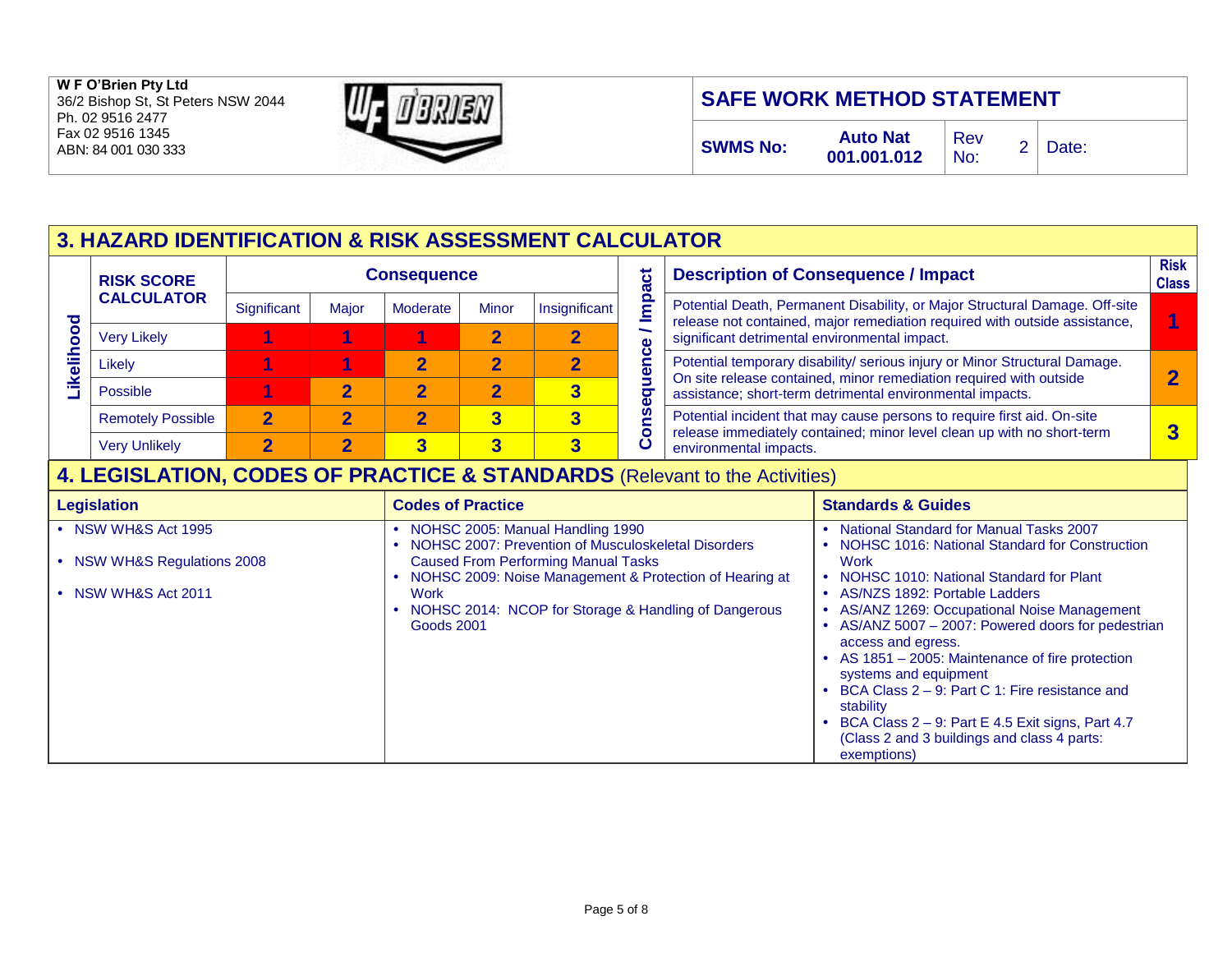

## **SAFE WORK METHOD STATEMENT**

| <b>5. TRAINING &amp; COMPETENCY</b> |                                |                                                                                                    |                                        |  |  |  |  |  |
|-------------------------------------|--------------------------------|----------------------------------------------------------------------------------------------------|----------------------------------------|--|--|--|--|--|
| <b>Employee Name</b>                | Tasks & duties on this project | <b>Skills, Competencies &amp; Experience (Tickets,</b><br>qualifications, trade, years experience) | <b>Competency/</b><br><b>Ticket No</b> |  |  |  |  |  |
|                                     |                                |                                                                                                    |                                        |  |  |  |  |  |
|                                     |                                |                                                                                                    |                                        |  |  |  |  |  |
|                                     |                                |                                                                                                    |                                        |  |  |  |  |  |
|                                     |                                |                                                                                                    |                                        |  |  |  |  |  |
|                                     |                                |                                                                                                    |                                        |  |  |  |  |  |
|                                     |                                |                                                                                                    |                                        |  |  |  |  |  |

| <b>6. PLANT &amp; EQUIPMENT TO BE USED</b> | <b>Plant Safety Verification</b> | <b>Service Records</b>      | <b>Lifting Equipment</b> |
|--------------------------------------------|----------------------------------|-----------------------------|--------------------------|
|                                            | <b>Completed</b>                 | <b>Provided</b>             | <b>Certification</b>     |
| <b>Electrical Tools</b>                    | Jan 2011                         | <b>Test and Tag Records</b> | n/a                      |

| <b>7. HAZARDOUS MATERIALS TO BE USED</b>                                             |                                                                                                                                                                                                                                                                                                                                                                                                                               |                                  |                               |                                    |                                                 |                                                                                                                                                         |  |
|--------------------------------------------------------------------------------------|-------------------------------------------------------------------------------------------------------------------------------------------------------------------------------------------------------------------------------------------------------------------------------------------------------------------------------------------------------------------------------------------------------------------------------|----------------------------------|-------------------------------|------------------------------------|-------------------------------------------------|---------------------------------------------------------------------------------------------------------------------------------------------------------|--|
| <b>Product Name</b>                                                                  | <b>Application</b>                                                                                                                                                                                                                                                                                                                                                                                                            | <b>Product labelled</b><br>(Y/N) | <b>MSDS Supplied</b><br>(Y/N) | <b>Risk Class</b><br>1, $2$ or $3$ | <b>Classified as hazardous in MSDS</b><br>(Y/N) |                                                                                                                                                         |  |
| Nil                                                                                  |                                                                                                                                                                                                                                                                                                                                                                                                                               |                                  |                               |                                    |                                                 | <b>IF YES:</b> the risk & control<br>measures associated<br>with the product/<br>substance & the<br>precautions for its use<br>are outlined in the SWMS |  |
| <b>Class 1: High Risk</b><br><b>Class 2: Medium Risk</b><br><b>Class 3: Low risk</b> | Does the substance and its associated hazards have the potential to kill or cause permanent disability? (e.g. lung disease)<br>Does the substance and its associated hazards have the potential to cause a serious injury, illness which will temporarily disable (e.g. dermatitis)<br>Does the substance and its associated hazards have the potential to cause a minor injury which would not disable (e.g. mild skin rash) |                                  |                               |                                    |                                                 |                                                                                                                                                         |  |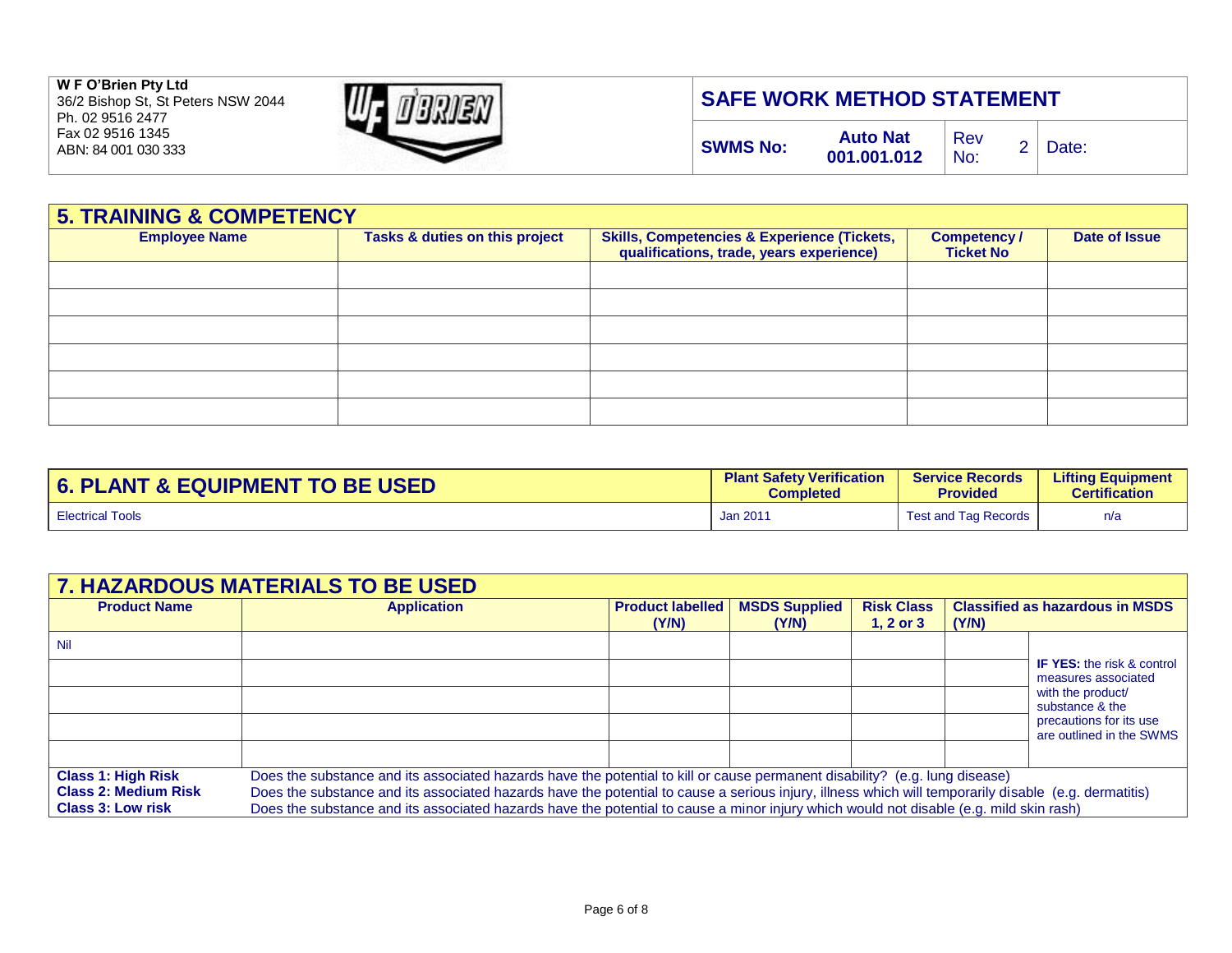**W F O'Brien Pty Ltd**  36/2 Bishop St, St Peters NSW 2044 Ph. 02 9516 2477 Fax 02 9516 1345

ABN: 84 001 030 333



## **SAFE WORK METHOD STATEMENT**

| <b>Auto Nat</b><br><b>SWMS No:</b><br>001.001.012 | Rev<br>No: | Date: |
|---------------------------------------------------|------------|-------|
|---------------------------------------------------|------------|-------|

| 8. PERSONAL PROTECTIVE EQUIPMENT (PPE) TO BE USED | <b>Supplied by</b><br><b>Employer</b> | <b>Training</b><br><b>Provided</b> | <b>Training</b><br><b>Records</b> | <b>Fall Arrest Device</b><br><b>Inspection Report</b> |
|---------------------------------------------------|---------------------------------------|------------------------------------|-----------------------------------|-------------------------------------------------------|
| Hard hat                                          |                                       | via Toolbox<br>Meeting             |                                   | N/A                                                   |
| High visibility clothing or vest                  |                                       | via Toolbox<br>Meeting             |                                   | N/A                                                   |
| Steel capped safety boots                         |                                       | via Toolbox<br>Meeting             |                                   | N/A                                                   |
| Eye protection                                    |                                       | via Toolbox<br>Meeting             |                                   | N/A                                                   |
| Hearing protection (where applicable)             |                                       | via Toolbox<br>Meeting             |                                   | N/A                                                   |
| <b>Respirators</b>                                | $\checkmark$                          | via Toolbox<br>Meeting             |                                   | N/A                                                   |
| <b>Gloves</b>                                     | $\checkmark$                          | via Toolbox<br>Meeting             |                                   | N/A                                                   |

### **9. EMPLOYEE CONSULTATION & SIGN OFF**

This SWMS has been developed following a risk assessment of the tasks through consultation with our employees and has been read, understood and signed by all employees undertaking the task. Training has been provided in the work activities described in this Work Method Statement.

| <b>Name</b> | <b>Employer</b> | <b>Signature</b> | <b>Date</b> |
|-------------|-----------------|------------------|-------------|
|             |                 |                  |             |
|             |                 |                  |             |
|             |                 |                  |             |
|             |                 |                  |             |
|             |                 |                  |             |
|             |                 |                  |             |
|             |                 |                  |             |

Supervisor Sign-off: Confirmation that I have checked all qualifications/ licences tendered and verify they are applicable and current. I have ensured that consultation and induction into this SWMS has taken place and that all the plant and equipment listed is properly maintained and safe to use.

| Name:                                                                      | Position: |  |  |  |  |
|----------------------------------------------------------------------------|-----------|--|--|--|--|
| 10. SWMS REVISION: (Use this section to revise/ add new tasks in the SWMS) |           |  |  |  |  |